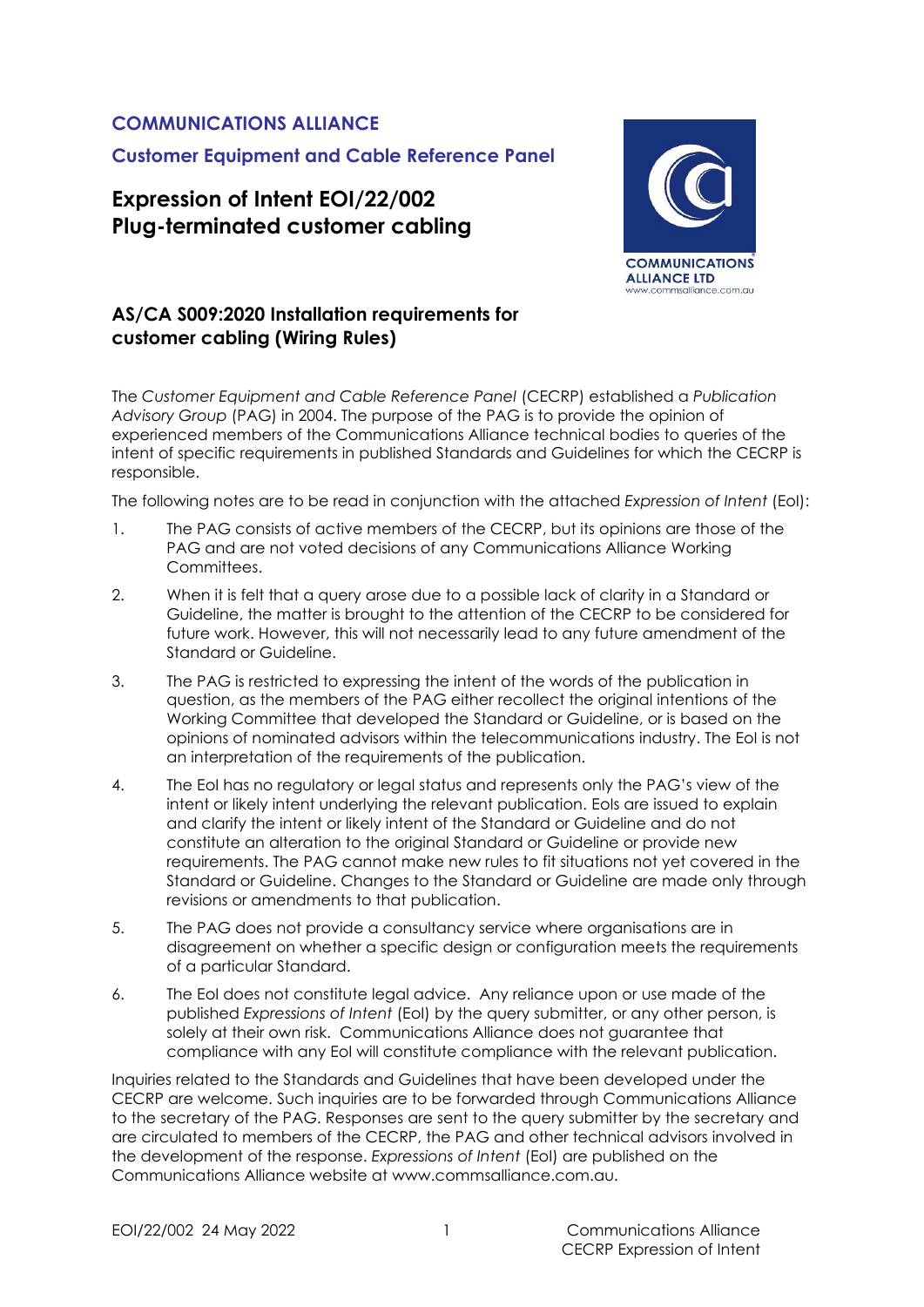# **COMMUNICATIONS ALLIANCE Customer Equipment and Cable Reference Panel**

# **Expression of Intent EOI/22/002 Plug-terminated customer cabling**



### **AS/CA S009:2020 Installation requirements for customer cabling (Wiring Rules)**

With respect to your query, please note that the CECRP response is restricted to expressing the PAG's view of the intent or likely intent of the words of the Standard concerned. Some queries therefore may be more appropriately addressed to the Australian Communications and Media Authority (ACMA), a test laboratory or experienced consultant concerned with Customer Equipment design requirements.

It is understood that the fundamental questions concerning AS/CA S009:2020 are:

The request is for some clarification of Clauses 5.9.1 and 5.9.2 in the following matters:

1. Clause 5.9.1

With Clause 5.9.1 does this mean that if an pre-terminated HDMI cable is installed to say a projector or a wall mounted TV that cable cannot be connected directly to the TV/Projector and amplifier going through a 'Brush' plate and that the cable would have to be fitted off to a HDMI socket wall plate and then a short patch cable to the equipment? Does this also apply to data and coax with plugs fitted by a cabler? Also if the equipment is in an AV rack (swing frame or floor mounted) where the clients can access the rear of the equipment would that mean that those preterminated cables would have to go to a fixed plate before going onto the equipment?

2. Clause 5.9.2

Would this mean that for example we do a lot of AV racks where we use rear ported switches and the like and we direct connect our data cables to those switches without going through a fixed patch panel is this still allowed to occur? If not, where does this stand with devices like HDBaseT equipment with the manufacturer states not to go through and patch or sockets and equipment to be directly connected? What about on ceiling mounted Wi-Fi access points, wall mounted intercoms and CCTV cameras would it be allowed to fit a plug to those pieces of equipment.

3. What I'm trying to get at is what are you trying to achieve with these rules? For what I can tell is that tell the outcome is to have a socket on the wall for everything so the client can't move any part of the fixed wiring.